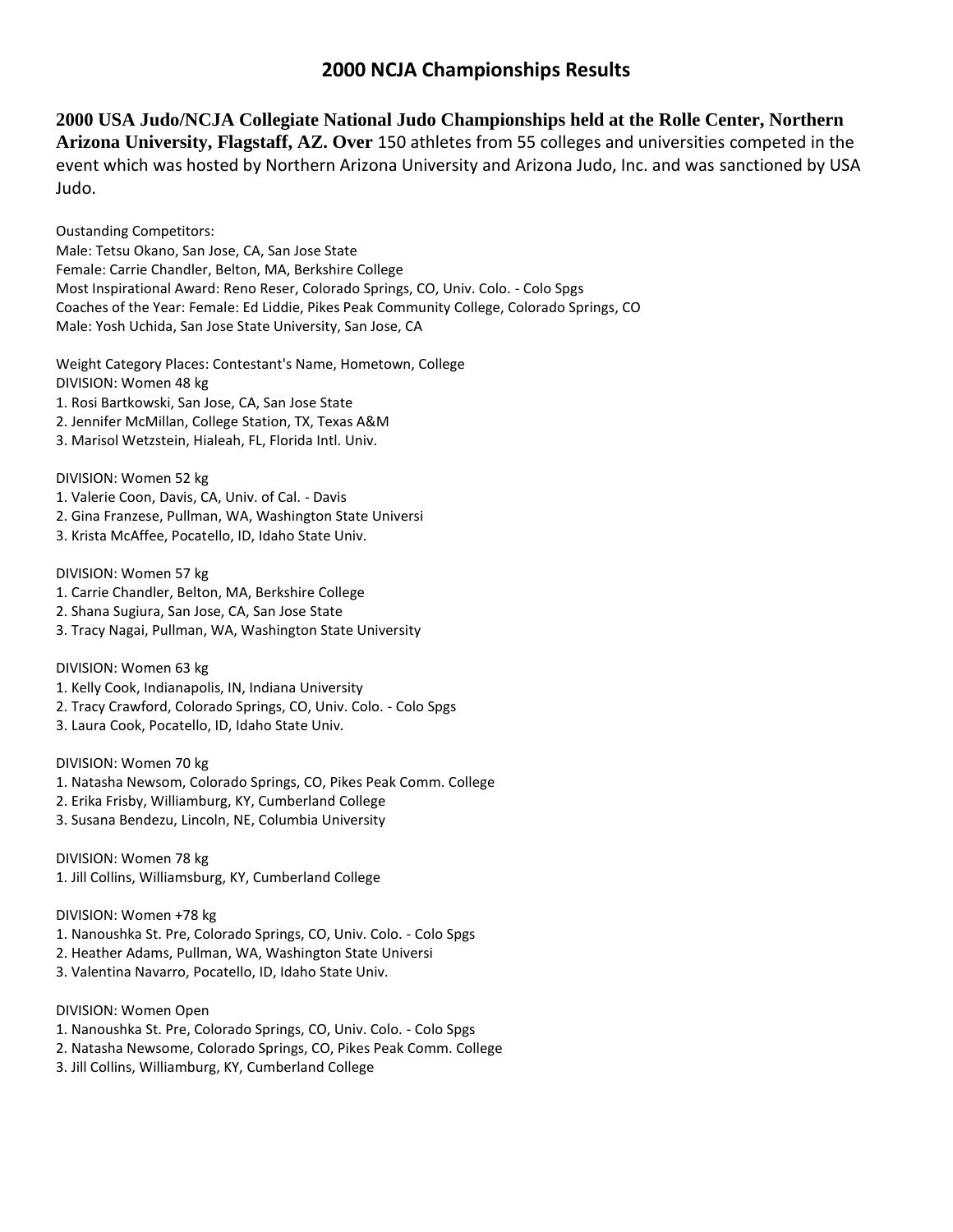## **2000 NCJA Championships Results**

## DIVISION: Men 56 kg

- 1. Minh Nguyen, Sacramento, CA, California State Univ.
- 2. Daniel Gomez, Cypress, TX, Texas A&M
- 3. Shu Iwasaki, Scarsdale, NY, Cornell Univ.

#### DIVISION: Men 60 kg

- 1. Young An, College Station Texa, Texas A&M
- 2. Dartanyon Burrows, Boise, ID, Boise State Univ.
- 3. Brandon Mullins, Lubbock, TX, Texas Tech

#### DIVISION: Men 66 kg

- 1. Kenneth Hambleton, San Jose, CA, San Jose State
- 2. Jordan Hambleton, San Jose, CA, San Jose State
- 3. Tulio Perrone, Williamsburg, KY, Cumberland College

## DIVISION: Men 73 kg

- 1. Ryan Reser, Colorado Springs, CO, Univ. Colo. Colo Spgs
- 2. David Camarillo, San Jose, CA, San Jose State
- 3. Jose Bencosme, San Jose, CA, San Jose State

### DIVISION: Men 81 kg

- 1. Tetsu Okano, San Jose, CA, San Jose State
- 2. Reno Reser, Colorado Springs, CO, Univ. Colo. Colo Spgs
- 3. Avrom Aranbayev, Colorado Springs, CO, Pikes Peak Comm. College

#### DIVISION: Men 90 kg

- 1. George Hartman, Phoenix, AZ, Glendale College
- 2. Brian Antonczak, Flagstaff, AZ, Northern Arizona Universi
- 3. Jason Dye, West Point, NY, West Point

### DIVISION: Men 100 kg

- 1. Christian Aarona, San Jose, CA, San Jose State
- 2. Guido Lang, University Park, PA, Penn State Univ.
- 3. Chad Gognon, Annapolis, MD, U.S. Naval Academy

DIVISION: Men +100 kg

- 1. Jonathan Leonhardt, Sacramento, CA, Sacramento City College
- 2. Brendon Devlin, West Point, NY, West Point
- 3. Edison Cruz-Brand, Miami, FL, Florida Intl. Univ.

#### DIVISION: Men Open

- 1. Thomas Chang, San Jose, CA, San Jose State
- 2. Chistian Aarona, San Jose, CA, San Jose State
- 3. Aaron Delmar, Bloomington, IN, Indiana University